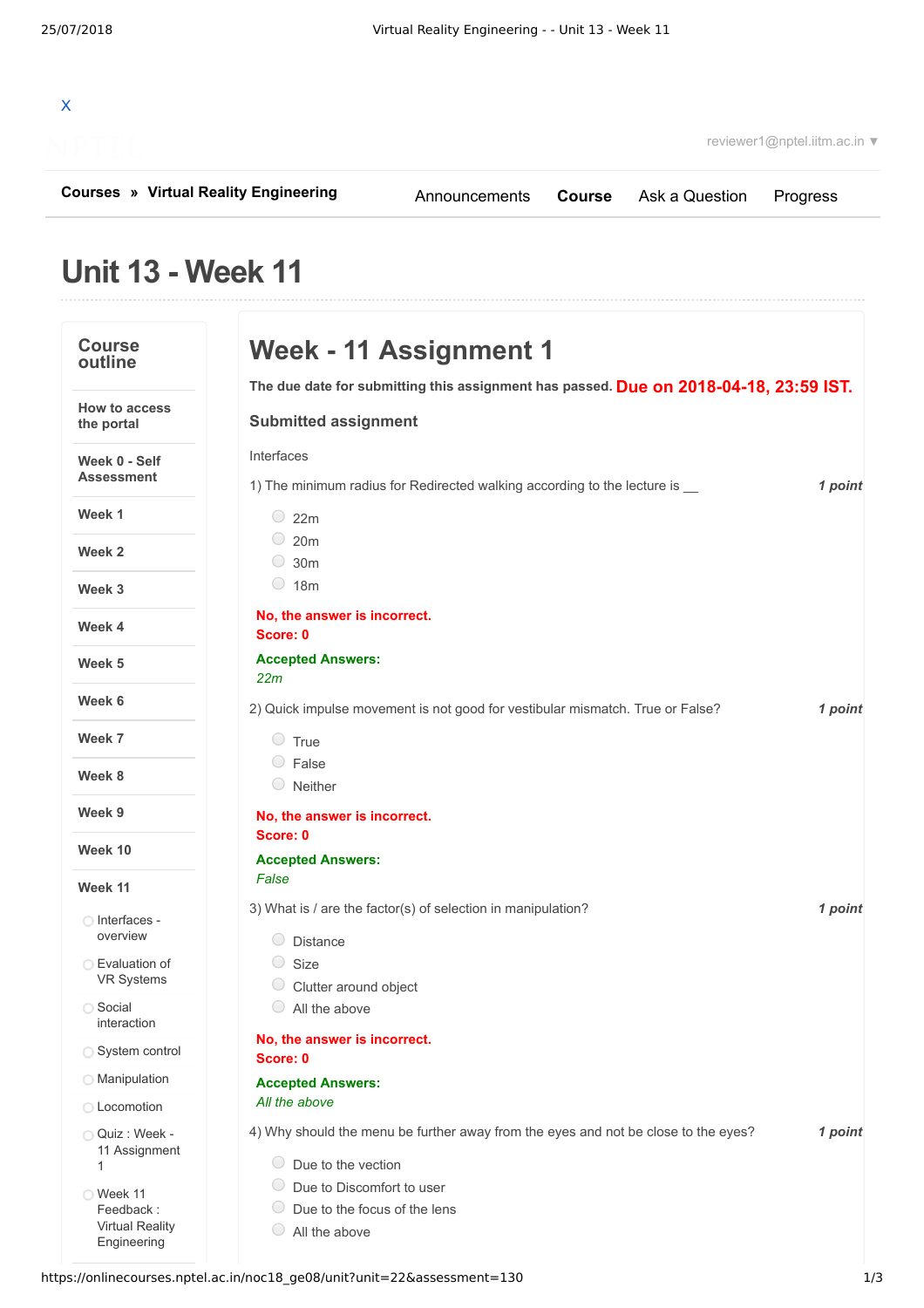| 25/07/2018                       | Virtual Reality Engineering - - Unit 13 - Week 11                |         |
|----------------------------------|------------------------------------------------------------------|---------|
| Week 12                          | No, the answer is incorrect.<br>Score: 0                         |         |
| <b>DOWNLOAD</b><br><b>VIDEOS</b> | <b>Accepted Answers:</b><br>All the above                        |         |
|                                  | 5) What can we achieve with avatars?                             | 1 point |
|                                  | C Change gender                                                  |         |
|                                  | C Change "race"                                                  |         |
|                                  | C Change body characteristics like height, weight, etc.          |         |
|                                  | $\circ$ Look at people simultaneously                            |         |
|                                  | $\circ$ All the above                                            |         |
|                                  | No, the answer is incorrect.                                     |         |
|                                  | Score: 0<br><b>Accepted Answers:</b>                             |         |
|                                  | All the above                                                    |         |
|                                  | 6) What is the uncanny valley?                                   | 1 point |
|                                  | $\circ$ The space between realism and realism accepted by humans |         |
|                                  | Space between AR and VR                                          |         |
|                                  | $\circ$ Space between the virtual world and Real word            |         |
|                                  | $\circ$ None of the above                                        |         |
|                                  | No, the answer is incorrect.                                     |         |
|                                  | Score: 0                                                         |         |
|                                  | <b>Accepted Answers:</b>                                         |         |
|                                  | The space between realism and realism accepted by humans         |         |
|                                  | 7) Latency in Tracking the head generally causes                 | 1 point |
|                                  | $\bigcirc$<br>Sickness                                           |         |
|                                  | O Discomfort                                                     |         |
|                                  | $\circ$ Fatigue                                                  |         |
|                                  | $\bigcirc$ All the above                                         |         |
|                                  | No, the answer is incorrect.<br>Score: 0                         |         |
|                                  | <b>Accepted Answers:</b><br>All the above                        |         |
|                                  | <b>Previous Page</b>                                             | End     |